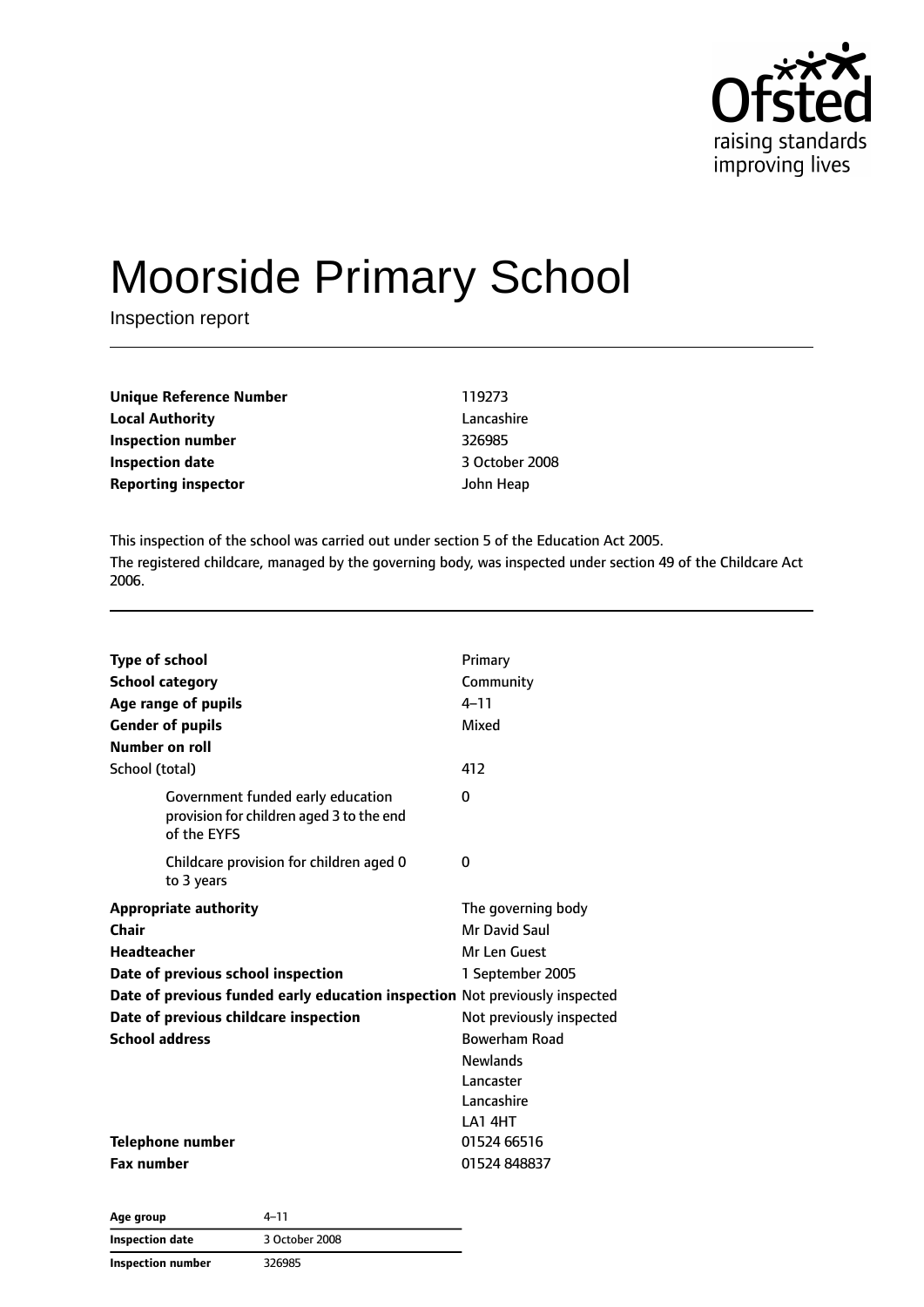.

<sup>©</sup> Crown copyright 2008

Website: www.ofsted.gov.uk

This document may be reproduced in whole or in part for non-commercial educational purposes, provided that the information quoted is reproduced without adaptation and the source and date of publication are stated.

Further copies of this report are obtainable from the school. Under the Education Act 2005, the school must provide a copy of this report free of charge to certain categories of people. A charge not exceeding the full cost of reproduction may be made for any other copies supplied.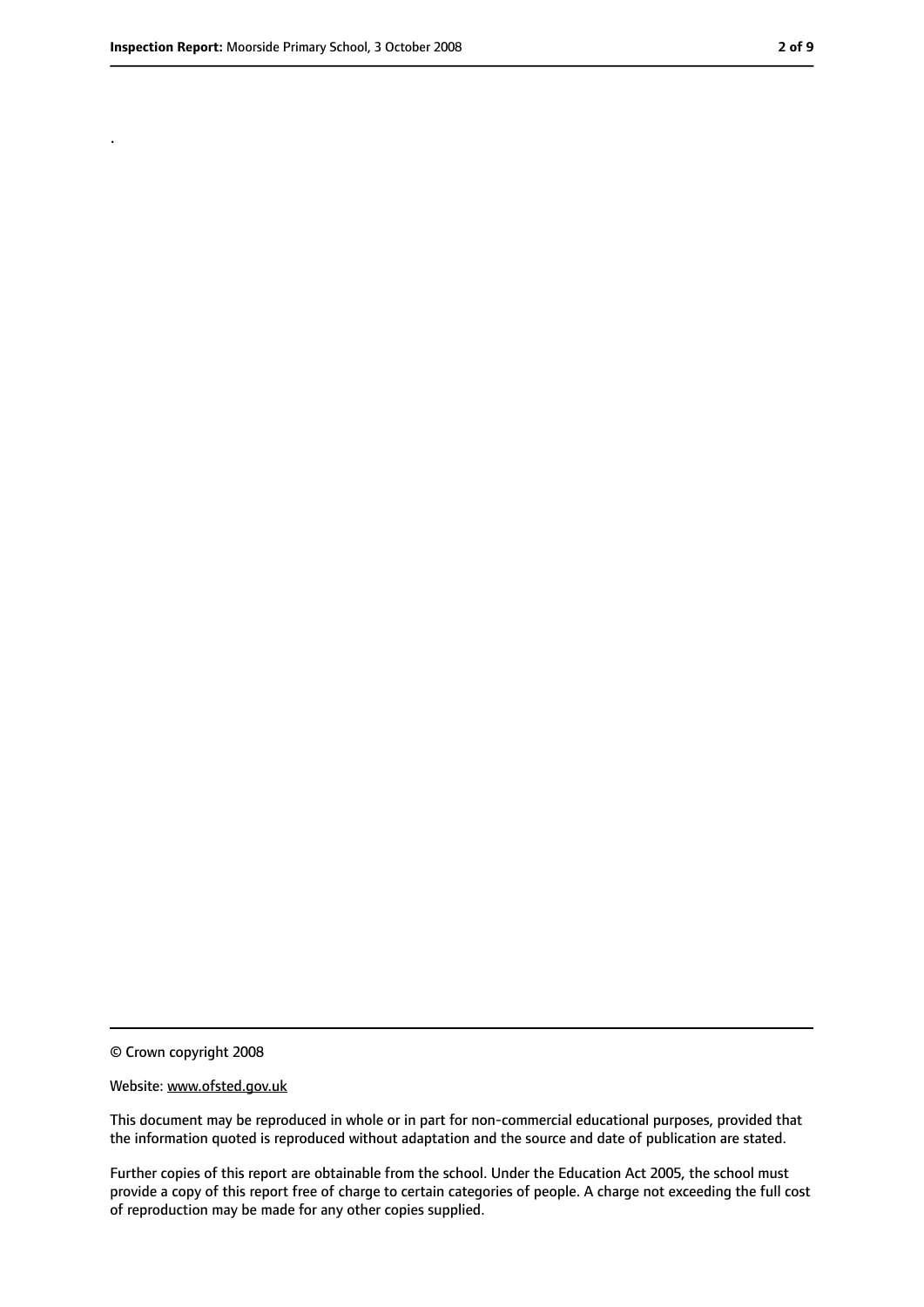# **Introduction**

The inspection was carried out by one Additional Inspector.

The inspector evaluated the overall effectiveness of the school and investigated the following issues: why outcomes in writing are weaker than other subjects; if the school was right to judge the quality of care, guidance and support as outstanding; and whether subject improvement planning is sufficiently rigorous, particularly in literacy.

The inspector gathered evidence from: school documentation; interviews with pupils, staff and governors; observing lessons and other activities; and analysing parents' questionnaires and comments. Other aspects of the school's work were not investigated but the inspector found no evidence to suggest that the school's own assessments, as given in its self-evaluation, were not justified, and these have been included where appropriate in this report.

# **Description of the school**

This large primary school serves a mainly White British population and a few pupils from a small range of minority ethnic backgrounds. A small number of pupils are looked after by the local authority. The school has a few pupils learning English as an additional language. The local area is below average in terms of social and economic advantage and the proportion of pupils entitled to free school meals is around half the national picture. The proportion of pupils who have learning difficulties and/or disabilities is below average. The school has a very small number of pupils in its Strategic Educational Resource Facility (SERF) for the hearing impaired. The school has successfully achieved the following awards: Healthy School, Sportsmark, Basic Skills and Eco School. Extended services include well attended before- and after-school clubs.

# **Key for inspection grades**

| Outstanding  |
|--------------|
| Good         |
| Satisfactory |
| Inadequate   |
|              |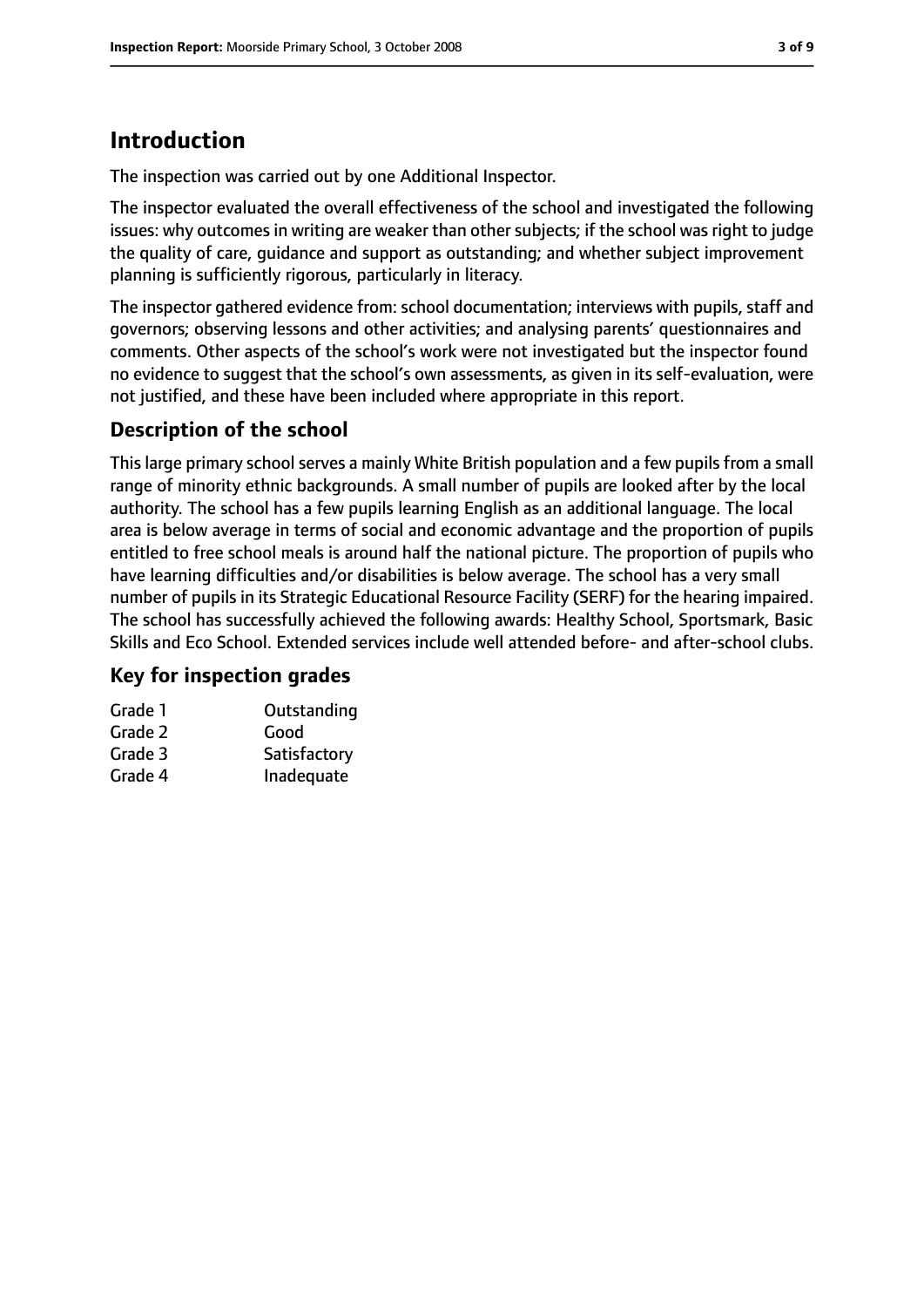# **Overall effectiveness of the school**

#### **Grade: 2**

The inspector agrees with the school's accurate judgement that it is a good school and gives good value for money. Parents and their children are highly appreciative of the school and a typical view is: 'I am totally happy and proud that both my children attend Moorside.'

Pupils' personal development, including their spiritual, moral, social and cultural development, is outstanding. This has much to do with the way the effective curriculum and excellent tradition of care promote personal growth. The Social and Emotional Aspects of Learning (SEAL) programme provides pupils with important guidance and insights into a wide range of personal issues. For example, the work on discipline and anti bullying has fostered pupils' good behaviour. Pupils say the school is a safe place that is very largely free of any oppressive or violent behaviour. Management ensures that pupils are safeguarded in school and there are appropriate policies in place, such as child protection and attendance policies. Exemplary monitoring of attendance and behaviour means that they are strengths of the school.

Pupils and staff are rightly proud of the excellent contribution made by the active and enthusiastic school council. It provides proper leadership on issues ranging from supporting younger pupils and safeguarding the environment to raising money for charities. It is little wonder, therefore, that pupils enjoy school and that their attitudes to work are so good. Moreover, attendance is consistently above average. Pupils know and understand the importance of having a healthy and active lifestyle. They also enthusiastically tend the vegetable plot and appreciate the fruits of their labour.

Achievement is good and standards are above average. The expectations placed on pupils are high, particularly in reading, mathematics and science. Pupils' academic progress is checked effectively by using regular assessments. Tracking documents illustrate the good progress the majority of pupils make. Consequently, there is a brisk move from a level of skills expected for their age, when they enter Reception, to above average standards by the end of Year 6. Results in national tests have mostly been significantly above average at ages 7 and 11. Early indications from the unvalidated 2008 national test results show they are similar to those of previous years. Writing standards are not as high as reading, mathematics and science. Nevertheless, there has been an improvement in the number of pupils who reach the higher Levels 3 and 5. In recent times, there has been an improvement in the way that pupils' writing has been assessed and tracked and close attention is rightly being paid to the rate of progress pupils are making. It is too soon to see the full benefit of these initiatives. Pupils are well prepared for future learning and life beyond school.

Pupils with learning difficulties and/or disabilities, including those in the SERF, make good progress. They benefit from the deployment of good resources and the effective support of teaching assistants. Pupils learning English as an additional language, those from minority ethnic backgrounds and those looked after by the local authority also progress well. Pupils recently joining the school, who speak very little English, take a full part in lessons and settle very quickly.

Good academic and personal progress is promoted by strong provision. Throughout the school, pupils concentrate very well and 'have a go' because they are confident that they have forged very strong relationships with the staff. Lessons are business-like, but fun, because teachers' classroom management is so effective. Staff have developed good questioning skills that probe pupils' knowledge and understanding and check whether pupils are ready to move on.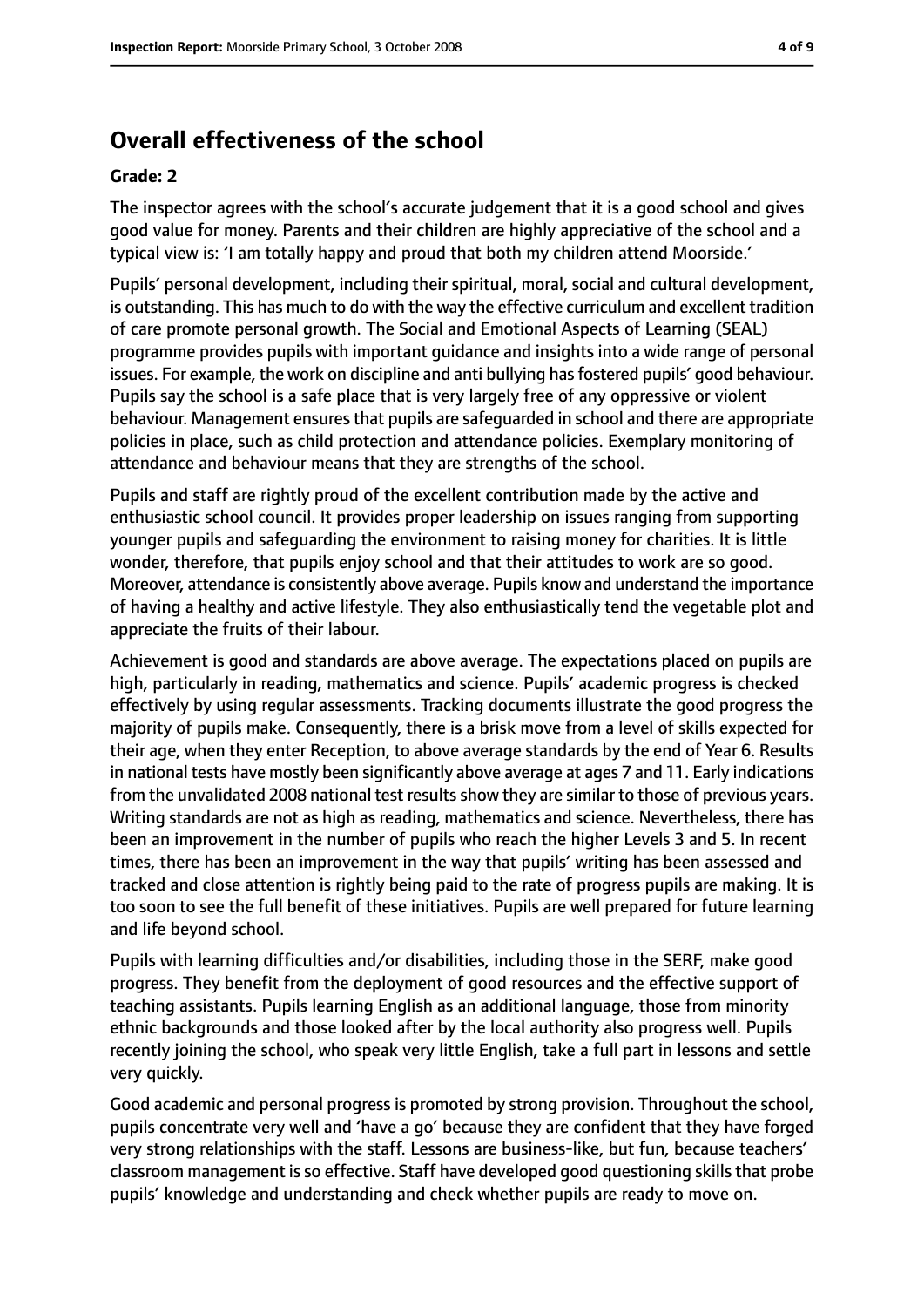Information and communication technology (ICT) is used successfully to enthuse and inspire the pupils. Higher attaining pupils are often set challenging tasks from the computer that supports the main focus of the lesson in, for example, mathematics. The clear expectation is that they will think, plan and find alternative strategies for their calculations. Assessments, setting of targets and marking play an increasingly influential role in learning and teaching. Nevertheless, some of the marking of writing is inconsistent and does not sufficiently inform pupils what they need to do to improve or challenge all pupils.

Leadership and management are good. Senior staff are focused on high expectations and continuous improvement. They are also willing to listen and try new initiatives, such as the setting up of a monitoring programme. There is a strong commitment to developing pupils' skills in areas such as music and sport. Management is willing and able to augment the staff with specialist coaches and teachers. Improvement planning identifies the correct priorities, such as improving writing. Nevertheless, progress is slower than it might be because the measures used to gauge success lack sharpness and challenge. Senior staff are supported well by the sound governing body. Governors are active and bring to the school their wide-ranging experience and expertise in, for example, teaching and health and safety. However, they are too reliant on the school staff for the information they need rather than having the ways and means to find information for themselves. The school promotes community cohesion well and the pupils play a full part in this, particularly in activities in school and in the local community. The curriculum and parents provide rich opportunities for the pupils to gain knowledge and insights of the much wider global community. For example, religious education provides opportunities for pupils to learn about the practices of different faiths.

# **Effectiveness of the Early Years Foundation Stage**

### **Grade: 2**

The Early Years Foundation Stage (EYFS) is strong and gives a good start to children's education. Arrangements for the children's transition from Nursery settings are effective. As a result, children settle very quickly and adjust extremely well to classroom routines. Attainment on entry to Reception is as expected for children of this age with strengths in communication, language and literacy development and particularly in the excellent personal, social and emotional development. Staff provide a welcoming, exciting and challenging environment, which stimulates children to learn through practical play. There is also a range of displays around the room that provide lots of literacy and numeracy support and stimulation. Most children reach levels that are a little above those expected for their age and their progress is good. There is a good balance between activities directed by adults and those chosen by the children. Children practise key skills and develop social skills very effectively. They establish excellent relationships with each other and the staff. Curriculum provision has been improved by the development of a good outdoor area that is used well to extend learning. Leadership and management of EYFS are good and have provided the impetus needed to bring about development, such as upgrading the premises and the curriculum.

# **What the school should do to improve further**

- Raise standards in writing.
- Ensure that marking in writing is of a consistently high standard, so that pupils are clear about what they have achieved and what they need to do to improve further.
- Sharpen the subject improvement plans, particularly in writing.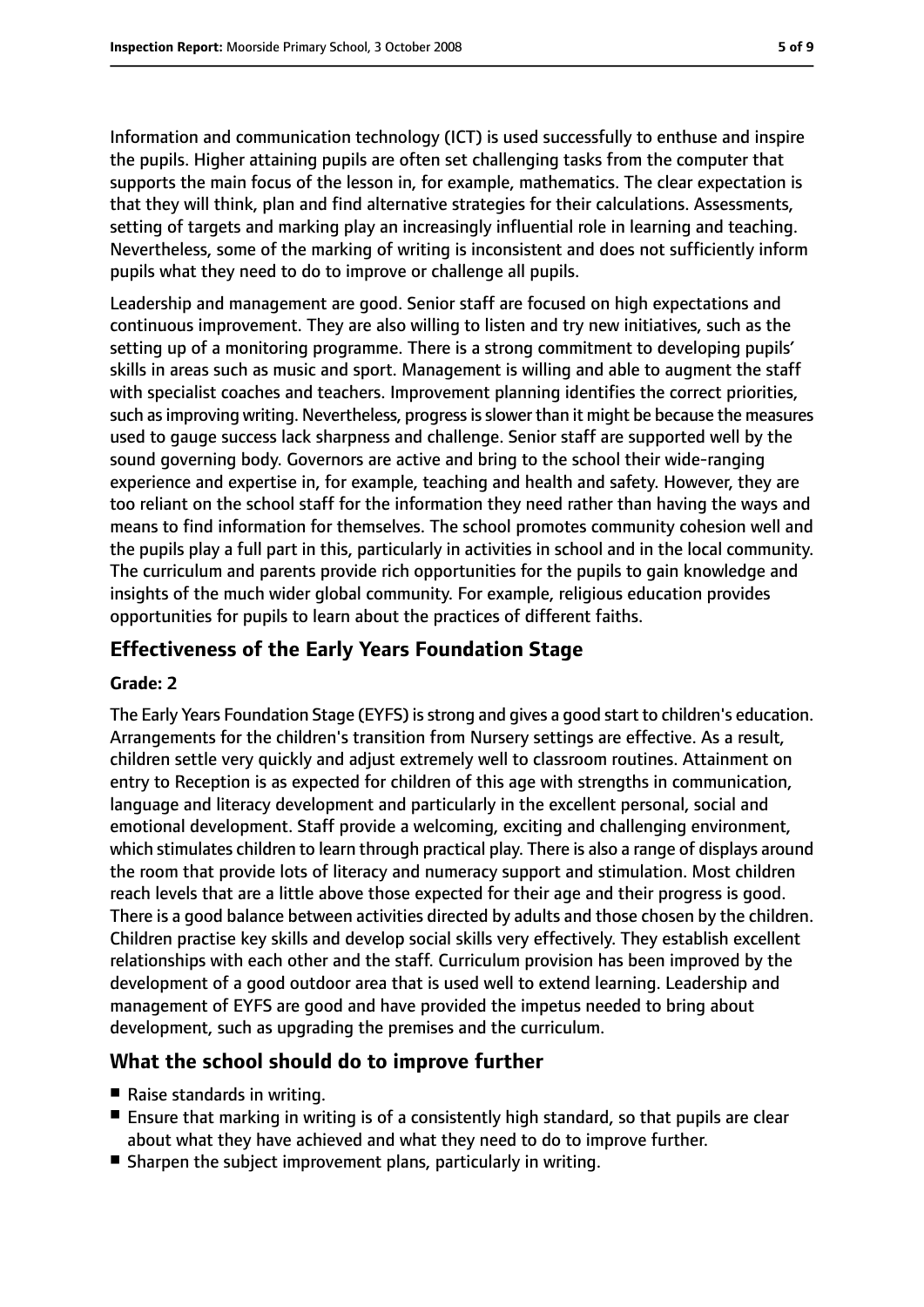**Any complaints about the inspection or the report should be made following the procedures set out in the guidance 'Complaints about school inspection', which is available from Ofsted's website: www.ofsted.gov.uk.**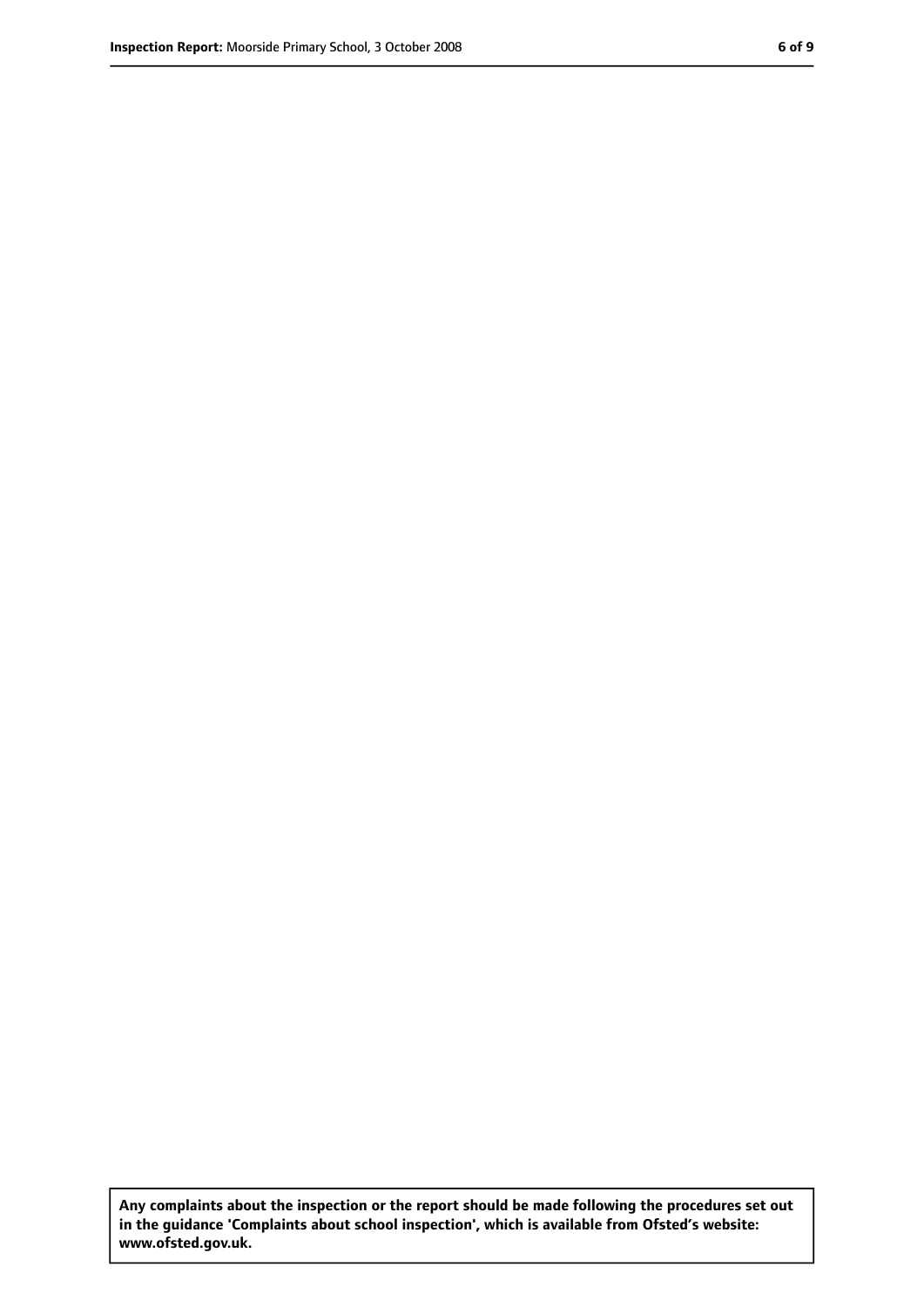# **Inspection judgements**

| \ Key to judgements: grade 1 is outstanding, grade 2 good, grade 3 satisfactory, and | <b>School</b>  |
|--------------------------------------------------------------------------------------|----------------|
| arade 4 inadequate                                                                   | <b>Overall</b> |

# **Overall effectiveness**

| How effective, efficient and inclusive is the provision of<br>education, integrated care and any extended services in meeting the<br>needs of learners? |     |
|---------------------------------------------------------------------------------------------------------------------------------------------------------|-----|
| Effective steps have been taken to promote improvement since the last<br>inspection                                                                     | Yes |
| How well does the school work in partnership with others to promote learners'<br>well being?                                                            |     |
| The capacity to make any necessary improvements                                                                                                         |     |

# **Effectiveness of the Early Years Foundation Stage**

| How effective is the provision in meeting the needs of children in the<br><b>EYFS?</b>       |  |
|----------------------------------------------------------------------------------------------|--|
| How well do children in the EYFS achieve?                                                    |  |
| How good are the overall personal development and well-being of the children<br>in the EYFS? |  |
| How effectively are children in the EYFS helped to learn and develop?                        |  |
| How effectively is the welfare of children in the EYFS promoted?                             |  |
| How effectively is provision in the EYFS led and managed?                                    |  |

## **Achievement and standards**

| How well do learners achieve?                                                                               |  |
|-------------------------------------------------------------------------------------------------------------|--|
| The standards <sup>1</sup> reached by learners                                                              |  |
| How well learners make progress, taking account of any significant variations<br>between groups of learners |  |
| How well learners with learning difficulties and/or disabilities make progress                              |  |

### **Annex A**

<sup>&</sup>lt;sup>1</sup>Grade 1 - Exceptionally and consistently high; Grade 2 - Generally above average with none significantly below average; Grade 3 - Broadly average to below average; Grade 4 - Exceptionally low.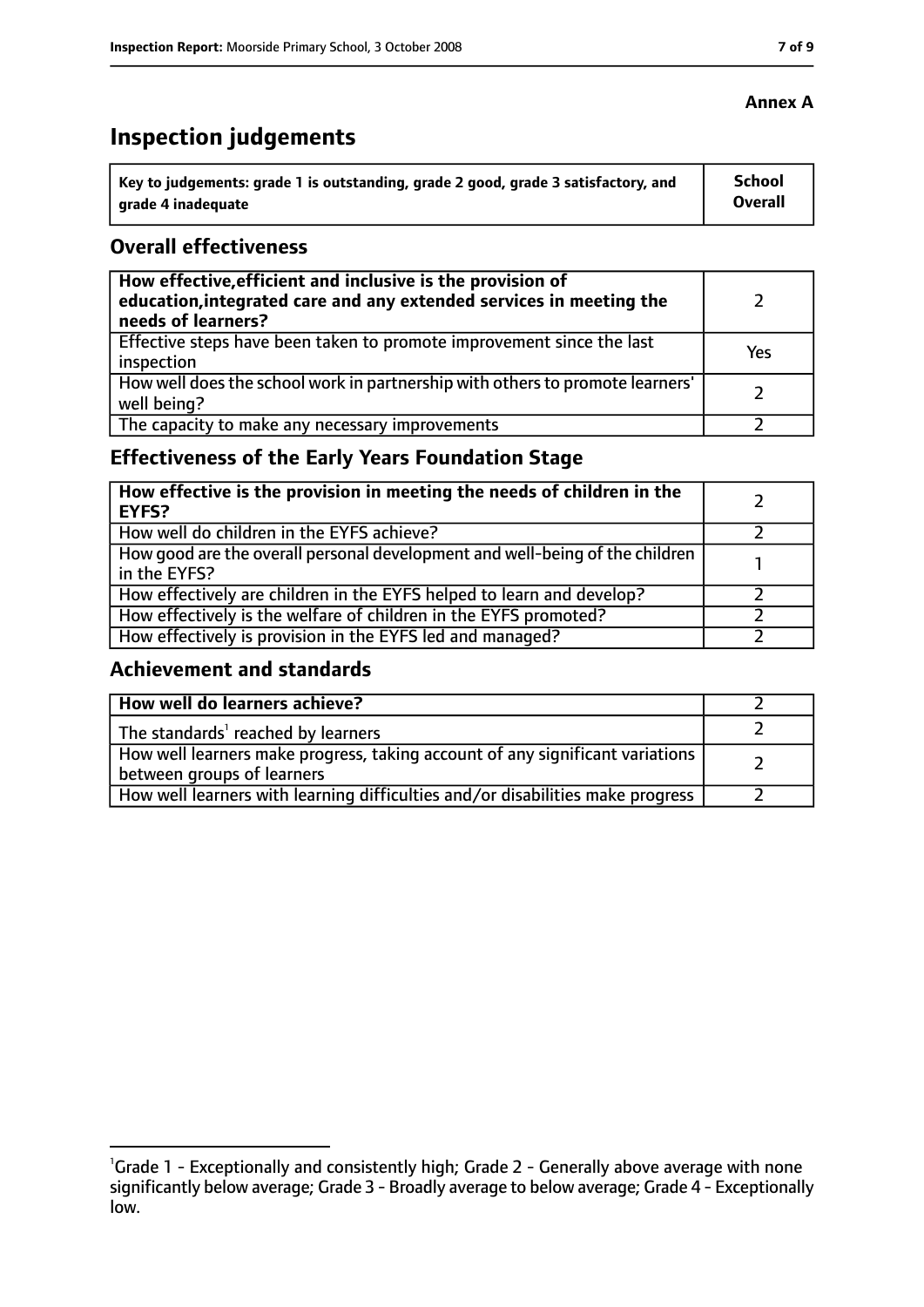# **Personal development and well-being**

| How good are the overall personal development and well-being of the<br>learners?                                 |  |
|------------------------------------------------------------------------------------------------------------------|--|
| The extent of learners' spiritual, moral, social and cultural development                                        |  |
| The extent to which learners adopt healthy lifestyles                                                            |  |
| The extent to which learners adopt safe practices                                                                |  |
| The extent to which learners enjoy their education                                                               |  |
| The attendance of learners                                                                                       |  |
| The behaviour of learners                                                                                        |  |
| The extent to which learners make a positive contribution to the community                                       |  |
| How well learners develop workplace and other skills that will contribute to<br>their future economic well-being |  |

# **The quality of provision**

| How effective are teaching and learning in meeting the full range of<br>learners' needs?              |  |
|-------------------------------------------------------------------------------------------------------|--|
| How well do the curriculum and other activities meet the range of needs and<br>interests of learners? |  |
| How well are learners cared for, quided and supported?                                                |  |

# **Leadership and management**

| How effective are leadership and management in raising achievement<br>and supporting all learners?                                              |     |
|-------------------------------------------------------------------------------------------------------------------------------------------------|-----|
| How effectively leaders and managers at all levels set clear direction leading<br>to improvement and promote high quality of care and education |     |
| How effectively leaders and managers use challenging targets to raise standards                                                                 |     |
| The effectiveness of the school's self-evaluation                                                                                               |     |
| How well equality of opportunity is promoted and discrimination eliminated                                                                      |     |
| How well does the school contribute to community cohesion?                                                                                      |     |
| How effectively and efficiently resources, including staff, are deployed to<br>achieve value for money                                          |     |
| The extent to which governors and other supervisory boards discharge their<br>responsibilities                                                  |     |
| Do procedures for safeguarding learners meet current government<br>requirements?                                                                | Yes |
| Does this school require special measures?                                                                                                      | No  |
| Does this school require a notice to improve?                                                                                                   | No  |